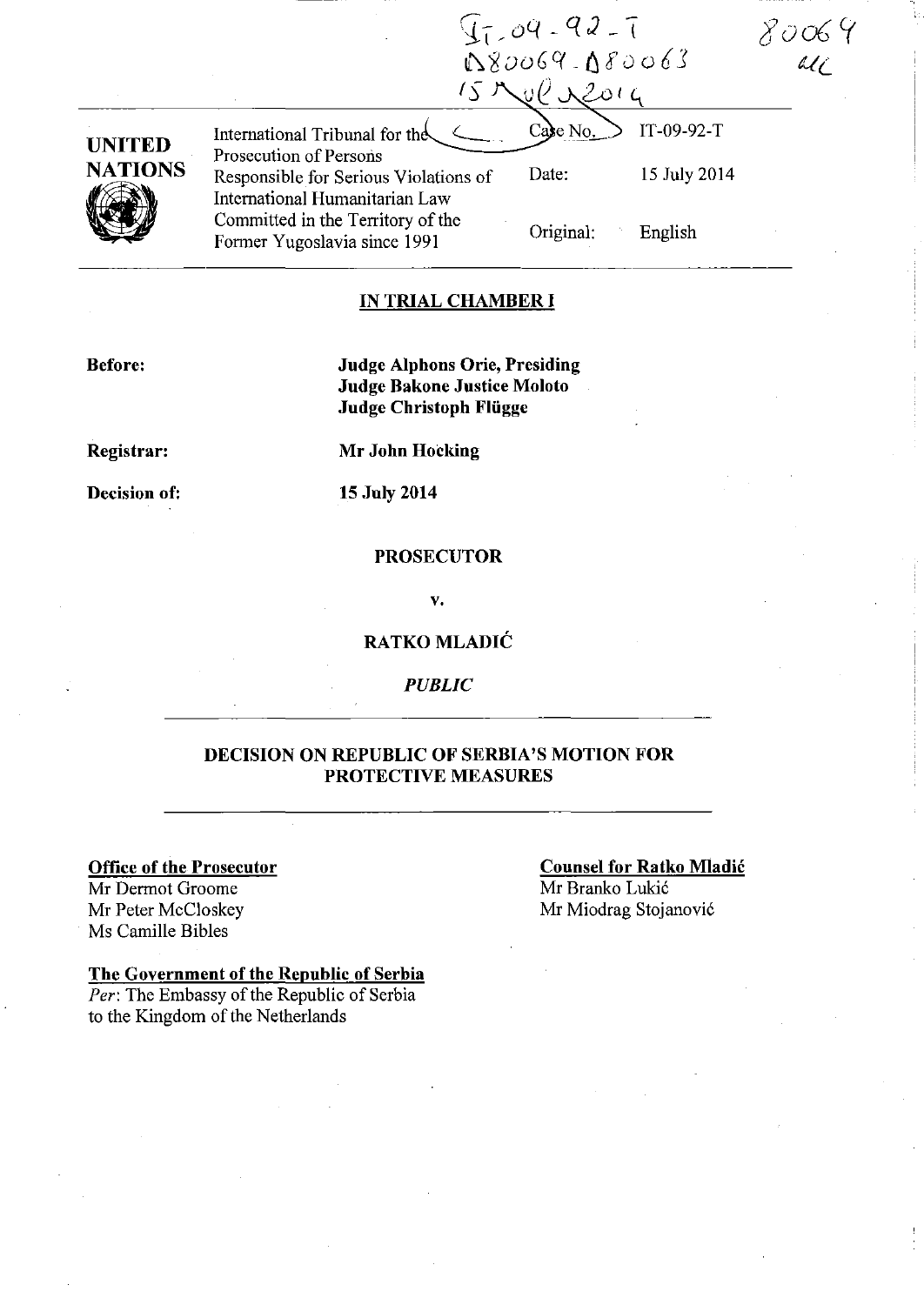# **I. PROCEDURAL HISTORY**

I. On 14 March 2014, the Prosecution sent a letter ("Letter") to the Government of the Republic of Serbia ("Serbia") advising it of the Prosecution's intention to use at trial 32 documents provided by Serbia in accordance with the Prosecution's Requests for Assistance 1302, 1350, 1387, 1504, and 1639 (collectively, "RFAs").<sup>1</sup> On 1 April 2014 Serbia filed a motion ("Motion") for protective measures in relation to 25 of the 32 documents referenced in the Letter (also listed in Annex A of the Motion) ("Documents").<sup>2</sup> On 15 April 2014, the Prosecution filed its response, partly opposing Serbia's request to keep the Documents confidential and further addressing exhibit P4577 ("Response"). $3$ 

# **II. SUBMISSIONS OF THE PARTIES**

2. Serbia submits that public disclosure of the Documents could jeopardize its national security interests on the basis that: (i) they disclose the identities of former and presently active members of Serbia's intelligence services; and (ii) the information contained therein was provided in accordance with security methods of the Security and Information Agency ("BIA"). Serbia further submits that the Documents were not produced or adapted for use in legal proceedings and were provided to the Prosecution on the condition that they remain confidential and only be used in closed sessions during proceedings at the Tribunal.<sup>4</sup> Consequently, Serbia requests that the Chamber: (i) grant an order for protective measures for the Documents; (ii) only allow the Documents to be used in closed sessions of the proceedings; and (iii) grant confidential status to any testimony related to the Documents.

3. The Prosecution submits that, for the vast majority of the Documents, Serbia has not demonstrated the existence of a legitimate national security interest as Serbia's submissions are 'overly broad and vague' and that protective measures should not be granted, or expanded, in respect of the Documents.<sup>5</sup> The Prosecution further submits that the conditions referenced in the Motion, namely that the Documents only be used in closed sessions and remain confidential, are not binding upon the Chamber.<sup>6</sup> In relation to exhibits P4311 and P4312, the Prosecution concedes that

 $\mathbf{I}$ The Republic of Serbia's Request for Protective Measures, 1 April 2014 (Confidential), para. 1.

 $\overline{c}$ Motion, para. 7.

 $\overline{\mathbf{3}}$ Prosecution's Response to the Republic of Serbia's Request for Protective Measures, 15 April 2014 (Confidential with Confidential Annex A) para. 1. The Chamber instructed the Court Officer on 2 April 2014 through an informal communication to place all of the Documents provisionally under seal.

<sup>4</sup>  Motion, para. 11. 5

<sup>6</sup>  Response, para. 14.

Response, paras 8, 14.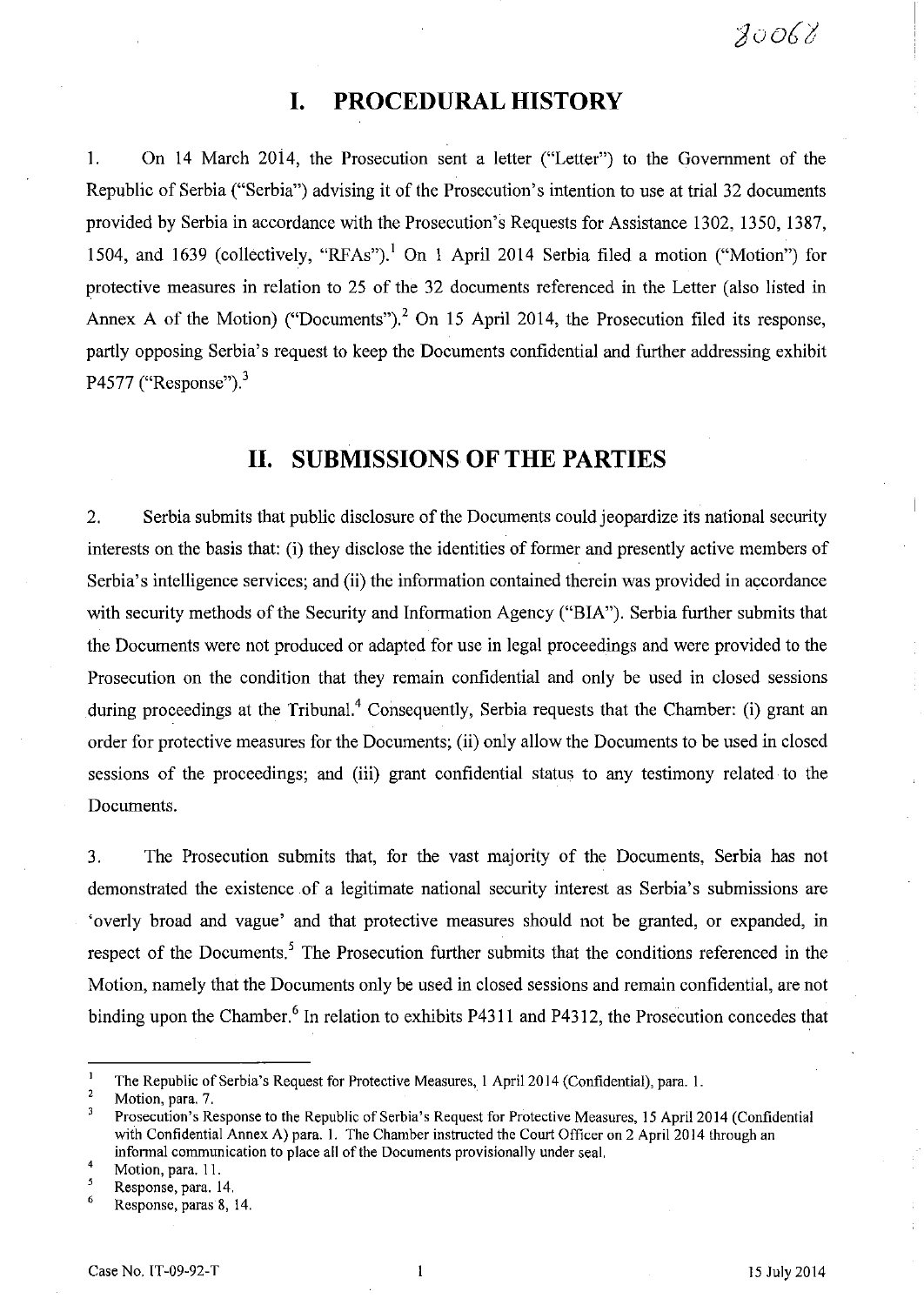I

limited protection is warranted based on a previously demonstrated risk to Serbia's national security interests.<sup>7</sup> These two exhibits contain, *inter alia*, the names of a few active members of the BIA.<sup>8</sup> The Prosecution agrees with Serbia that the names of active BIA members should remain confidential, but submits that the information relating to foriner employees of the Serbian State Security Service ("SDB") does not warrant protection as there is no indication that disclosure of those names would give rise of a legitimate national security interest. Finally, the Prosecution submits that Serbia incorrectly states that it did not provide exhibit P4577 to the Prosecution pursuant to RFA 1350 and on this basis concludes that Serbia appears not to be requesting protective measures for this document.<sup>10</sup>

# **III. APPLICABLE LAW**

4. Article 20(4) of the Statute of the Tribunal ("Statute") and Rule 78 of the Rules of Procedure and Evidence ("Rules") provide that hearings and proceedings at the Tribunal shall be held in public unless otherwise provided. $<sup>11</sup>$ </sup>

5. Article 29(1) of the Statute requires States to cooperate with the Tribunal in its investigation and prosecution of persons accused of committing serious violations of international humanitarian law. Under Rule 39(i) and (iii) of the Rules, the Prosecution may seek the assistance of any State authority in its collection of evidence.

6. Rule 54 of the Rules provides that a trial chamber may issue such orders as may be necessary for the purposes of an investigation or for the preparation or conduct of the trial. A trial chamber is not bound by the conditions that prevailed over the disclosure of material between the Prosecution and the State.<sup>12</sup>

7. As stated in the *PeriSie* case:

It is firmly established in the jurisprudence of the Tribunal that Rule *54bis* allows for protective measures only when demonstrated national security interests are at stake. To allow such measures. on the basis of any other State interest would "erroneously extend the

 $\frac{7}{8}$  Response, para. 12.

Response, paras 10-11.

 $^{9}$  Response, paras 10-11.

<sup>&</sup>lt;sup>10</sup> Response, paras 15-16.<br><sup>11</sup> Article 20(4) of the Sta

Article 20(4) of the Statute provides that "[t]he hearings shall be public unless the Trial Chamber decides to close the proceedings in accordance with its rules of procedure and evidence". Rule 78 of the Rules provides that "[aJII proceedings before a Trial Chamber, other than deliberations of the Chamber, shall be held in public, unless otherwise provided".

<sup>&</sup>lt;sup>12</sup> Prosecutor v. Momcilo Perišić, Case No. 1T-04-81-AR108bis., Decision on the Request of the Republic of Serbia for Review of the Trial Chamber's Decision on Protective Measures of II November 2008, 27 February 2009, paras 23, 29.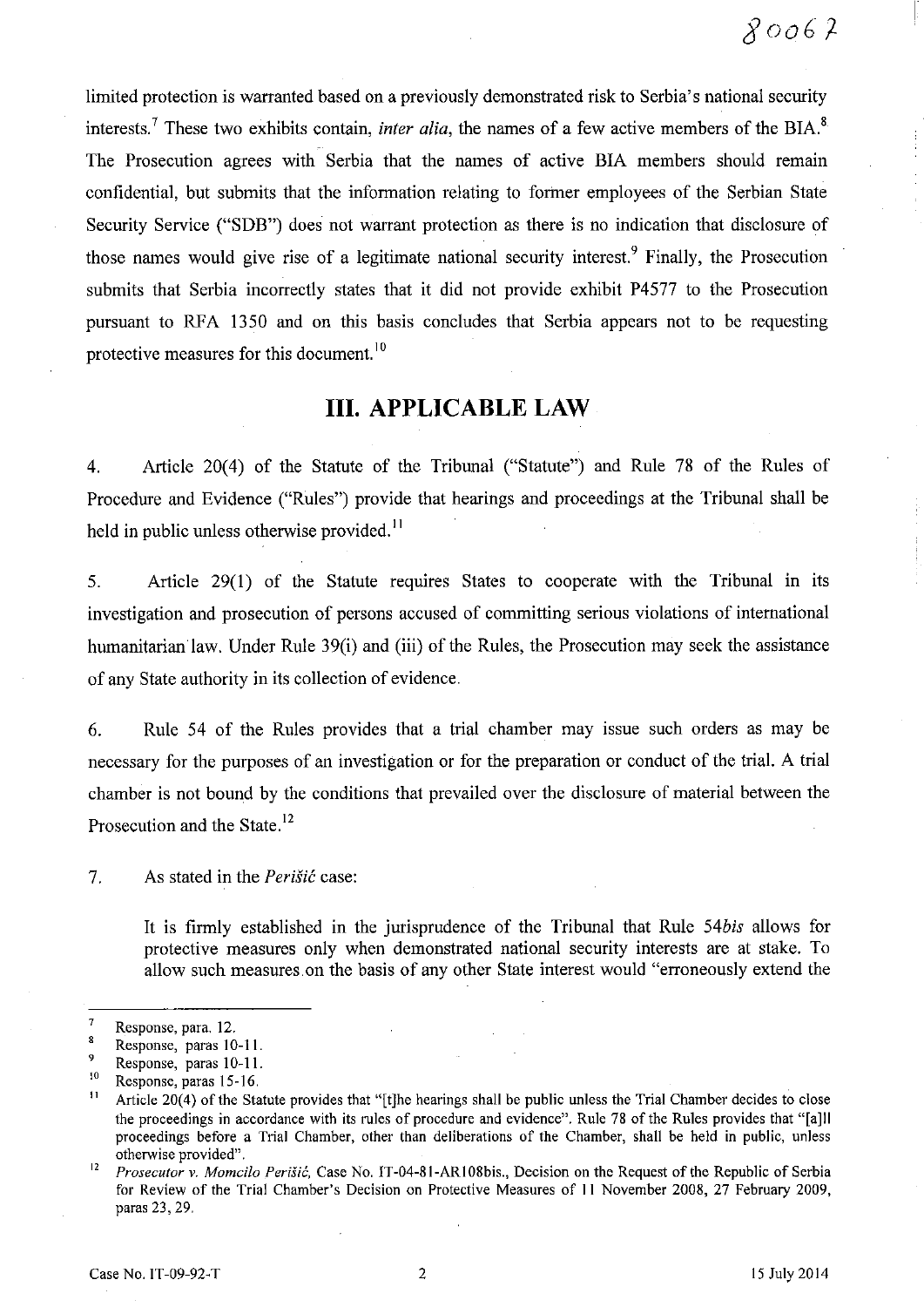protections available under *54bis".* The State carries the burden of demonstrating that an interest is a national security interest warranting the application of protective measures to the documentation or information provided. $^{13}$ 

8. The Appeals Chamber has held that a trial chamber has implicit authority, pursuant to Article 29 of the Statute and Rules 39 and *54bis* of the Rules, to direct the application of appropriate protective measures to documents produced by a State, whether voluntarily or pursuant to an order of the trial chamber, in the interests of protecting a State's demonstrated national security interests.<sup>14</sup> It is for the chamber, seised of the State's request, to determine whether national security interests warrant protective measures in the specific case.<sup>15</sup> In making this determination, the trial chamber may be guided by prior decisions on the same documents rendered in other proceedings. 16

# **IV. DISCUSSION**

### A. **Preliminary Issues**

9. While the Chamber has no explicit legal obligation under Rule *54bis* to hear Serbia's application for protective measures, it finds that the protections of Rule *54bis* should be available to Serbia in relation to documents it voluntarily disclosed to the Prosecution. Consequently, it determines that Serbia has *locus standi* to file such applications before the Chamber.<sup>17</sup>

10. The Chamber notes that Serbia does not seek protective measures for six of the 32 documents provided pursuant to the RFAs, namely, exhibits P4550, P4559, P4569, P4571, P4576, and P4579. 18 Furthermore, Serbia submits it did not provide exhibit P4577 to the Prosecution. The Chamber considers that the Prosecution has demonstrated that Serbia did in fact provide P4577 to the Prosecution on 8 August 2007.<sup>19</sup> The Chamber notes Serbia's request that the Chamber grant confidential status to any testimony related to the Documents but deems the reasons underlying this request to be too vague and therefore will only determine whether the content of the Documents should be protected from public disclosure.

<sup>&</sup>lt;sup>13</sup> *Prosecutor v. Momcilo Perišić*, Case No. IT-04-81-T, Decision on Serbia's Motion and Supplemental Motion for Protective Measures, 11 November 200S, para. 11.

<sup>14</sup>*Prosecutor v. Slobodan Milosevic,* Case No. *IT-02-54-ARIOSbis.2,* Decision on Serbia and Montenegro's Request for Review, 20 September 2005 (Confidential) ("Appeals Chamber Decision"), paras 11-12.

 $^{15}$  Ibid.

 $\frac{16}{17}$  Ibid.

 $^{17}$  Appeals Chamber Decision, paras 3, 10-12..

<sup>&</sup>lt;sup>18</sup> Motion, para. 6 and Annex B.

Response, paras 15-16 and Annex A.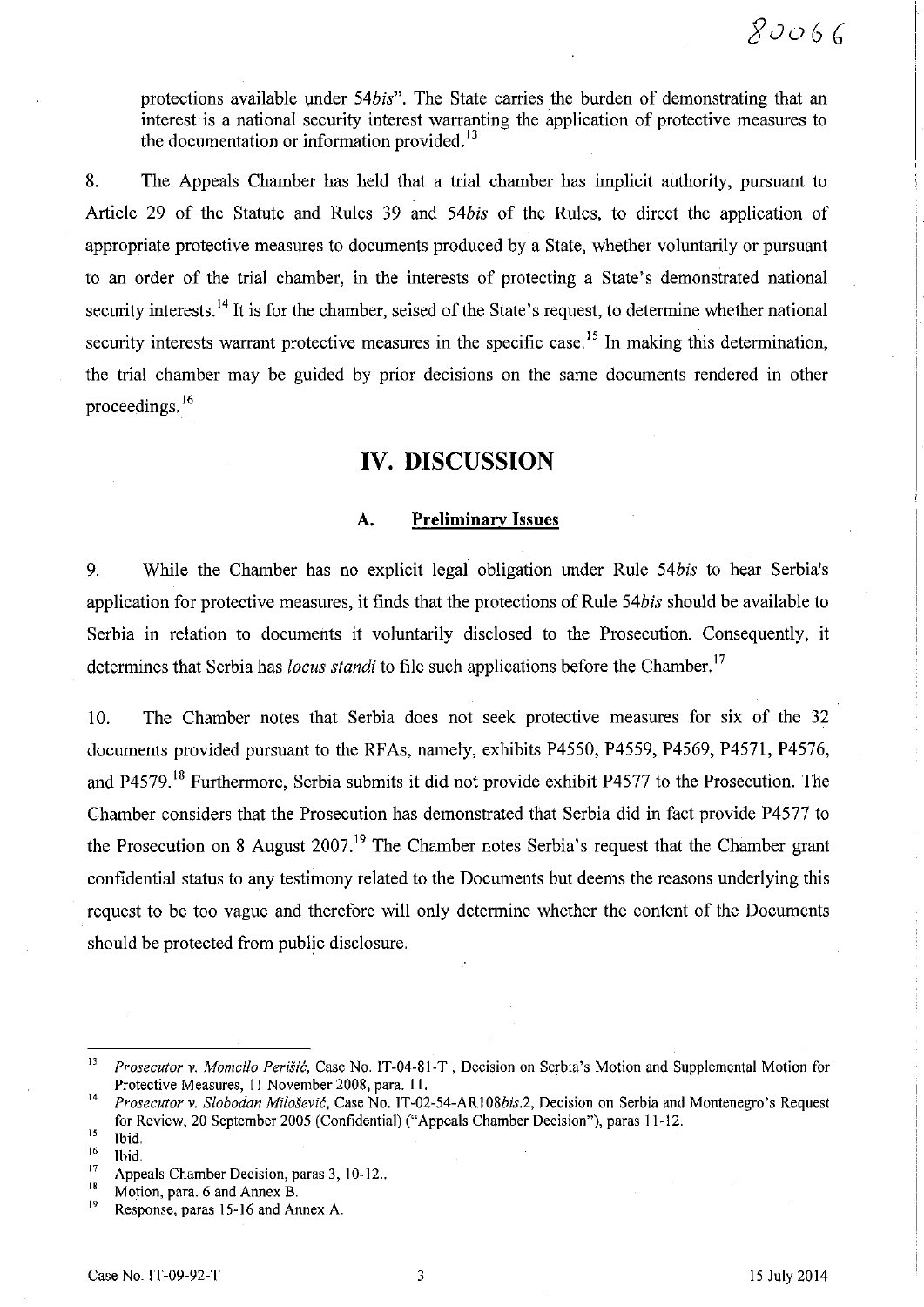#### B. Overview of the Documents

II. The Documents fall into three categories: (i) records of SDB anti-terrorist operations unit per diem payments (exhibits P4311 and P4312); (ii) an order regarding the implementation of requests and coordination between the Yugoslav Army ("VJ"), Army of Serbian Krajina, and the Army of Republika Srpska ("VRS") (exhibit P4578); and (iii) the remaining 22 documents, relate to the supply of ammunition, and are either requests from the Accused or responses from the VJ to the VRS (exhibits P4551-P4558, P4560-P4568, P4570, and P4572-P4575). All of the Documents are dated between October 1993 and October 1995.

12. The Documents were not produced pursuant to an order by the Chamber under Rule *54bis*  of the Rules. Serbia submitted the Documents to the Prosecution voluntarily, in response to the. RF As. However, the Chamber has 'implicit authority' to decide on the Motion pursuant to Article 29 of the Statute and Rules 39 and *54bis* of the Rules and must give due weight to the Accused's right to a public trial enshrined in Article 20(4) of the Statute and provided for in Rule 78 of the Rules.

#### C. P4311 and P4312 - Category (j)

13. On 3 November 2009, the Trial Chamber in the *Stanisic and Simatovic* case granted protective measures requested by Serbia under Rule *54bis* of the Rules to exhibits P43ll and P4312.<sup>20</sup> In order to safeguard Serbia's national security interests, the Chamber, in that case, allowed that names of active BIA operatives be redacted.<sup>21</sup>

14. The Chamber has considered the grounds upon which the protective measures for P4311 and P43l2 were previously granted pursuant to the *Stanisic and Simatovic* Decision in its determination of whether protective measures are warranted in this case. The Chamber recalls that in that decision, it was determined that information identifying active BIA operatives should remain confidential in order to protect Serbia's national security interests.<sup>22</sup> In this case, the Chamber is in agreement that such information should be redacted under Rule *54bis* of the Rules and the Chamber will grant protective measures for those sections of exhibits P4311 and P4312 which mention the names of active BIA members.

<sup>&</sup>lt;sup>20</sup> Prosecutor v. *Jovca Stanišić & Franko Simatović*, Case No. IT-03-69-T, Second Decision on The Republic of Serbia's Motion for Protective Measures, 3 November 2009 (Confidential) *("Stanišić and Simatović Decision")*, para. II.

<sup>&</sup>lt;sup>21</sup> Stanišić and Simatović Decision, paras 9, 11.<br><sup>22</sup> Stanišić and Simatović Desision, para. 0.

Stanišić and Simatović Decision, para. 9.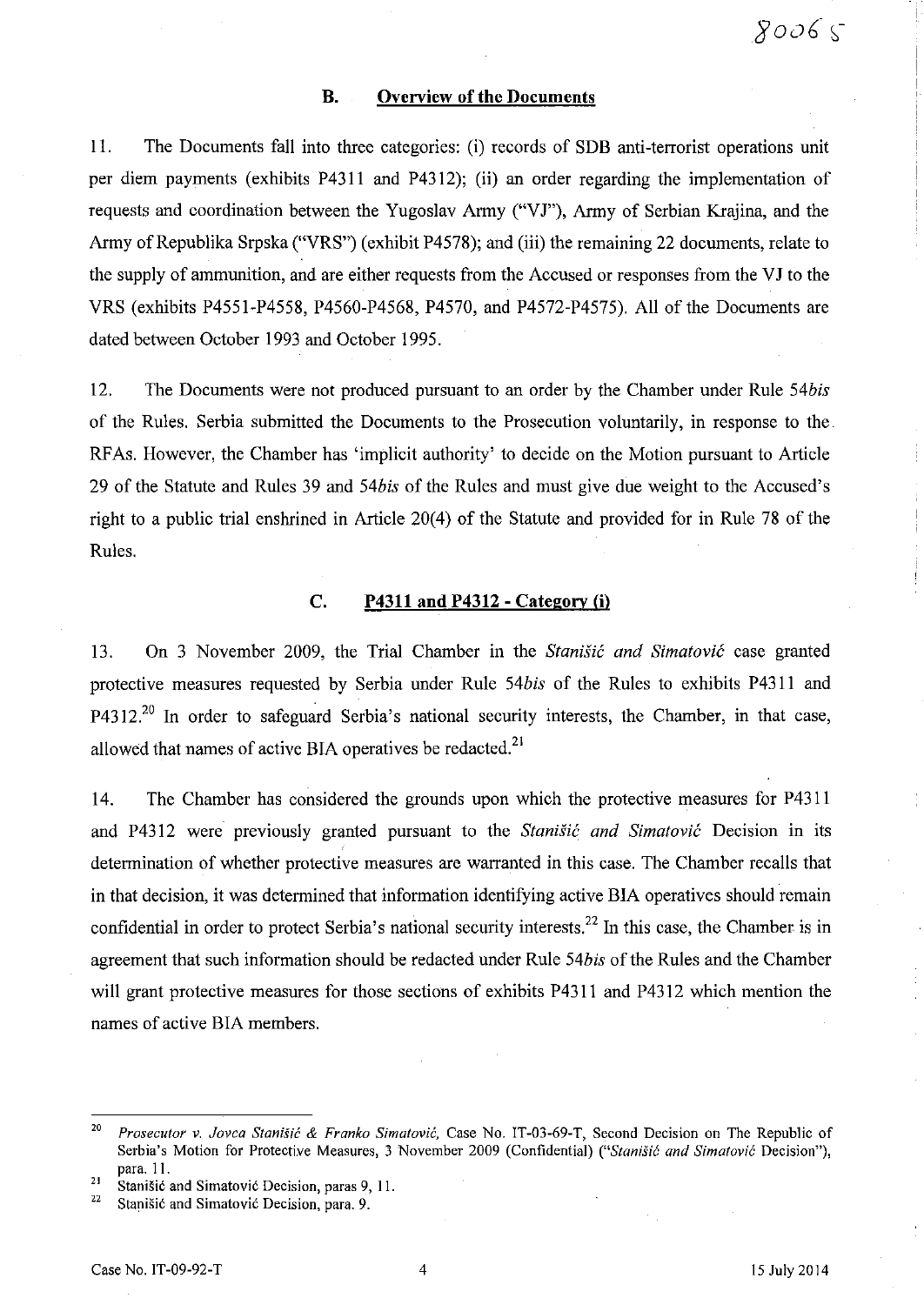15. Regarding the identities of former BIA operatives, Serbia has not demonstrated how a potential threat to their private security interest constitutes a threat to the national security interests of Serbia. Furthermore, Serbia's arguments regarding the need to keep the methods employed by the BIA confidential are of a vague and general nature. For instance, Serbia has failed to argue how the public disclosure of a specific method revealed in a certain document would affect national security interests, or how the redaction of the names of former operatives would keep that specific method confidential. In the absence of sufficiently detailed submissions, the Chamber finds that Serbia has failed to establish how the disclosure of the Documents would affect its national security interests.

#### D. **Remaining Documents - Categories (ii) and (iii)**

16. Serbia has indicated that its Ministry of Defence provided exhibits P4551-P4558, P4560- P4568, P4570, P4572-P4575, and P4578 to the Prosecution on the condition that they only be used in closed sessions and be kept confidential.<sup>23</sup> Serbia submits that disclosure of these documents to the public would 'seriously jeopardize national security interests of Republic of Serbia'.<sup>24</sup> The Chamber observes that none of these documents appear to be related to the BIA, nor do they contain the names of active BIA members. They also do not appear to relate to, as Serbia submits, the security methods of the BIA or its functioning. The Chamber therefore considers that Serbia has not provided sufficiently specific information to demonstrate the existence of a national security interest warranting protective measures of these documents. For these reasons, the Chamber denies the Motion in respect of the remaining documents. Finally, in the context of Serbia's voluntary disclosure of the Documents and its request for protective measures under Rule *54bis,* the Chamber finds that it is not bound by the conditions that prevailed over the disclosure of the Documents between the Prosecution and the State.

# **v. DISPOSITION**

17. For the foregoing reasons, pursuant to Article 29 of the Statute and Rules 39, 54, and *54bis*  of the Rules, the Chamber

**GRANTS** the Motion in part;

**ORDERS** that P4311 and P4312 remain under seal;

 $\frac{23}{24}$  Motion, para. 14.

Ibid.